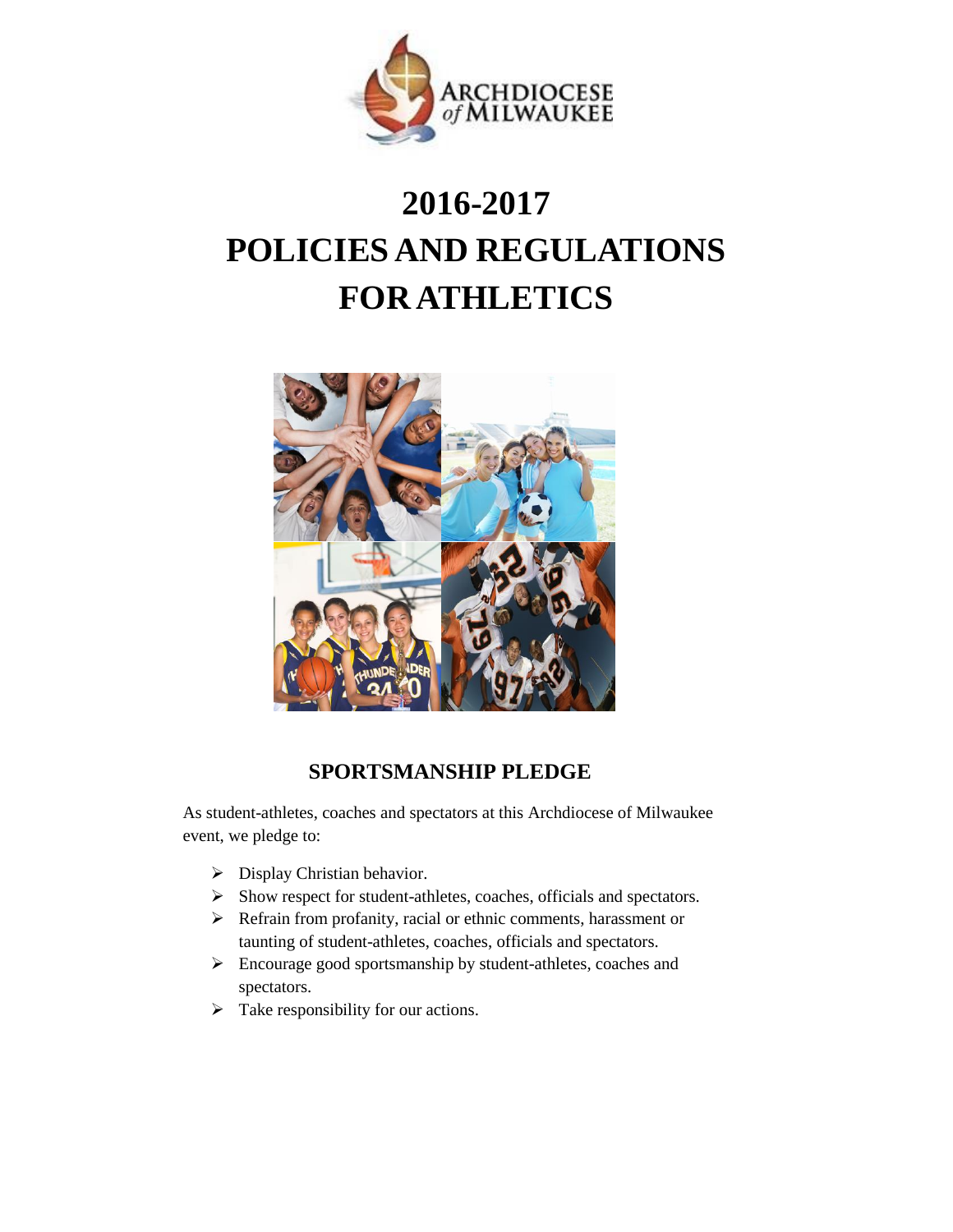## **EXTRA-CURRICULAR ACTIVITIES P 6145**

The principal has the ultimate responsibility for all extra-curricular school activities. The immediate supervision of an activity may be delegated to qualified staff members or competent adults. A job description shall be written to provide the parameters of this delegation. Parents and other adults who serve as coaches, moderators, and chaperones are accountable to the principal in all activities that are school based.

The pastor has the ultimate responsibility for all extra-curricular activities in parish-based programs. The immediate supervision of an activity may be delegated by the pastor to a qualified staff member or other adult; a job description shall be written to provide the parameters of this delegation. Parents and other adults who serve as coaches, moderators and chaperones are accountable to the pastor or his delegate in all activities that are parish-based.

It is suggested that pastors confirm/approve all candidates to the local athletic boards before elections/appointments take place.

# **ATHLETIC PHILOSOPHY P 6145.2 (a)**

A parish/school athletic program must take into account the ever changing society we live in today. Athletics have taken on a glamorized existence of their own. Our elementary student athletes are being trained at earlier ages than ever before. They are often pushed beyond the capabilities of their maturing bodies. Beyond the physical demands, one must also look at the increasing mental strain being placed upon them. A new flood of research documenting the damage being done to our children and youth is being published daily, not to mention a whole new field of law which is dedicated to sports, its injuries and their prevention.

The Catholic parishes/schools recognize the broader focus of athletic programs which have gotten out of control. Catholic parishes/schools strongly believe the primary purpose of a school is to offer instruction in basic knowledge. *[Wisconsin statute 118.165](https://docs.legis.wisconsin.gov/statutes/statutes/118.pdf#page=21)* states a private school "provides a sequentially progressive curriculum of fundamental instruction in reading, language arts, mathematics, social studies, science and health." In a Catholic parish/school program, religious education has a prime instructional role. Additionally, supplementing the education process is a program of extracurricular activities. Such activities play an important but secondary role in the education of our children substitute for primary skills.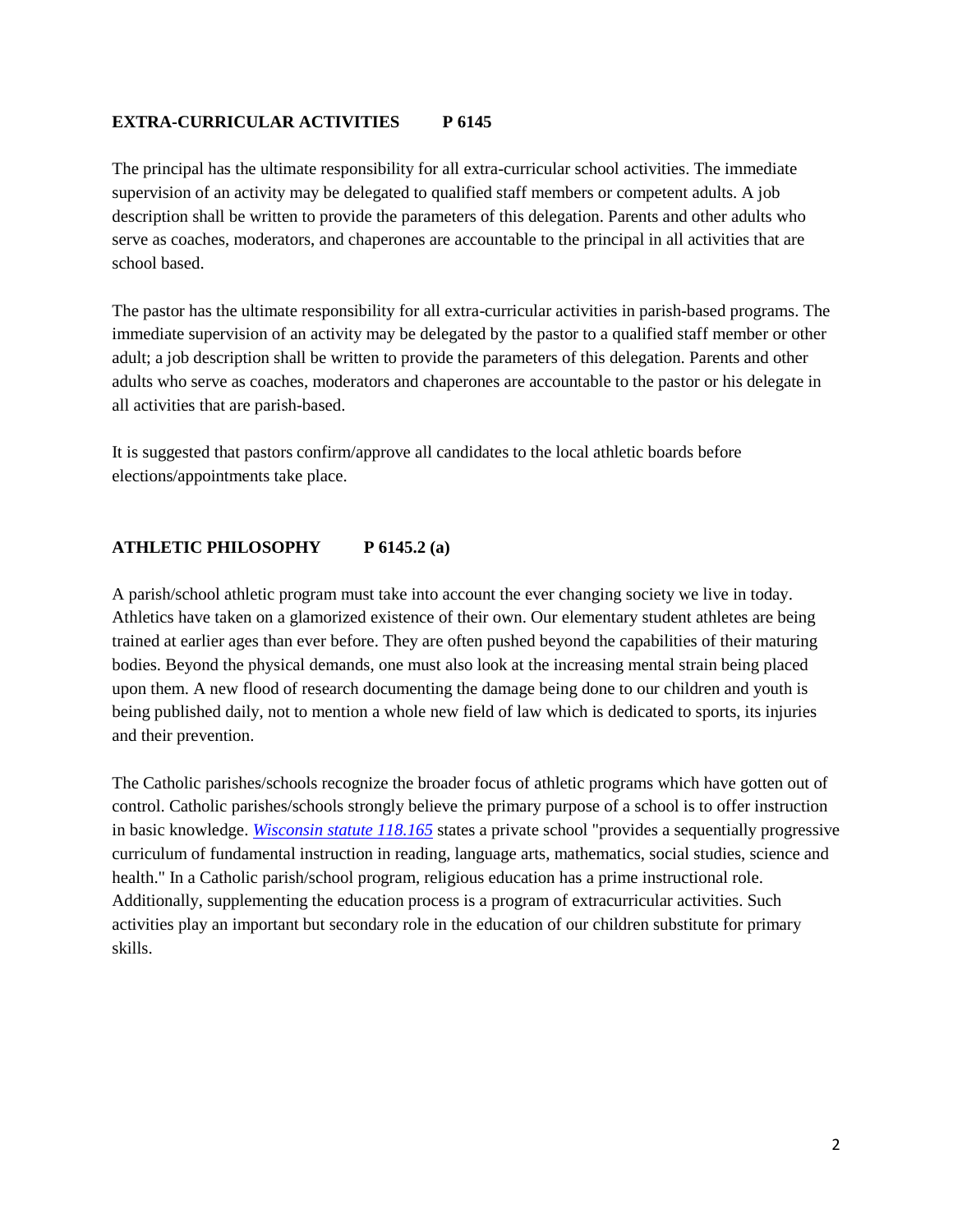# **POLICIES**

The Catholic parish/school athletic programs offer an opportunity for young people to associate with dedicated adults who not only foster the development of athletic skills but also serve as role models of Christian living. The true goals of athletic competition are sportsmanship, leadership, and team play which develop physical skills. The Church is working diligently to protect our children and youth against exploitation by overzealous adults who wish to transform an activity of "enjoyment" into an area of "professionalism." The "win at all cost" philosophy will not be tolerated. Over-working the participants in practice not only lends itself to physical strain and a higher probability of injury but to mental exhaustion as well.

The Catholic parish/school athletic programs call for responsible control and limitation of the time and energy expended on extracurricular activities. This purpose imposes on the administrators and directors of Catholic parishes/schools the obligation to select and prepare adults who will fit the needs as role models for our youth.

#### **ATHLETICS P 6145.2 (b)**

Interscholastic athletics can be of value as a supportive element to the total education process. This process concerns the total person, the person's growth as an individual - spiritually, mentally, emotionally, physically, and socially.

Athletics should provide:

- 1. A learning experience.
- 2. A positive base for Christian development.
- 3. An understanding of competition, emphasizing sportsmanship and teamwork.
- 4. An opportunity for all participants to develop and share knowledge and skills appropriate to their level.
- 5. The interscholastic athletic program should be looked upon as the pinnacle and not the foundation of a school's physical education endeavors. A school should provide, first a program of physical education for all children, second an intramural athletic program for all who desire some participation in competitive sports, and finally an athletic program of competition in the skill sports.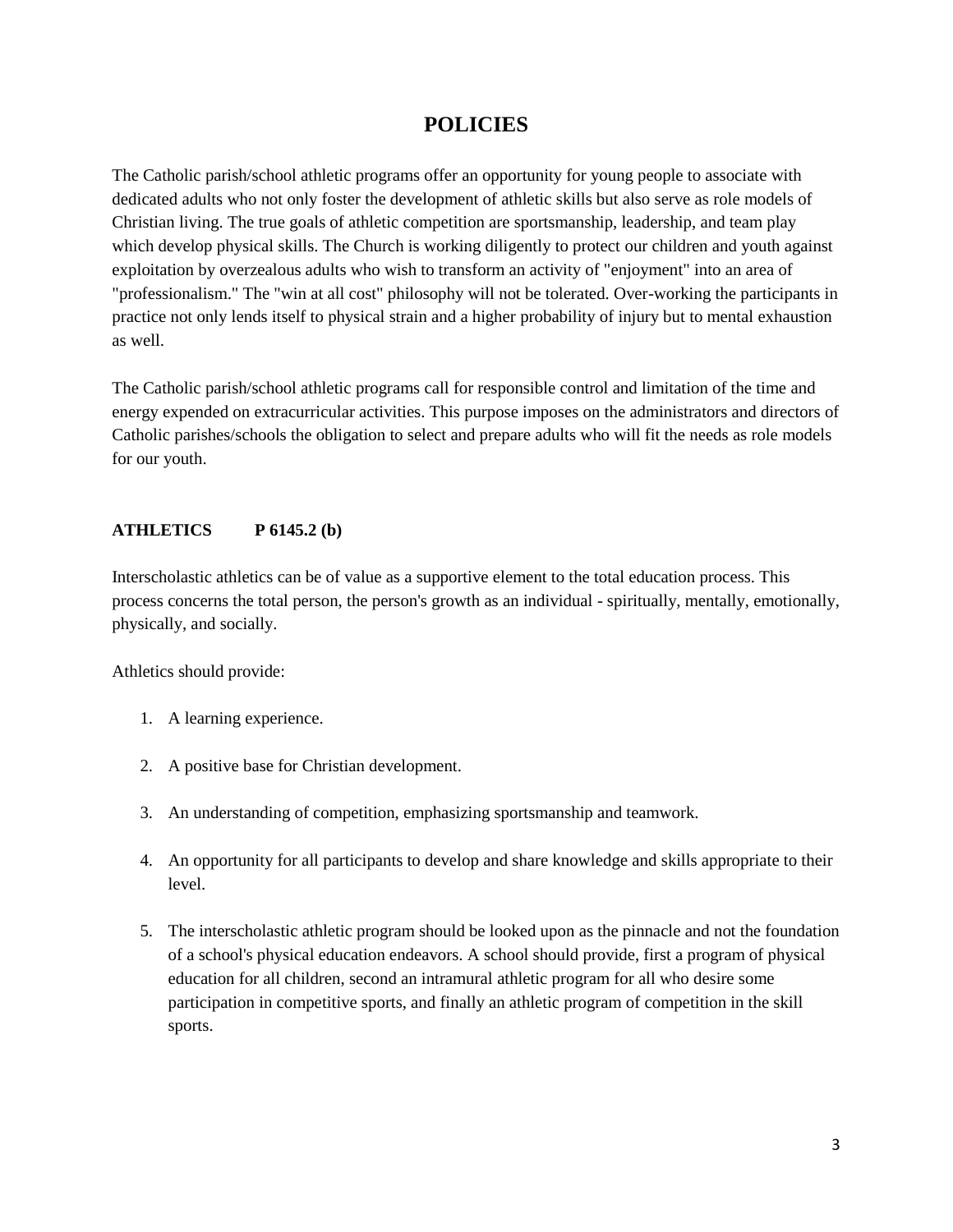# **GENERAL REGULATIONS: ELEMENTARY SCHOOLS AND PARISH BASED PROGRAMS**

1. No elementary school student may participate in any phase of a formal high school (grades 9-12) athletic program.

This includes practice sessions.

- 2. The following sports are regulated by the Archdiocese in their own season only:
	- Baseball **Basketball** Cheerleading Football Soccer **Softball Track** Volleyball

The sport seasons are standardized and defined as follows:

- a. Fall season = Football, Soccer, Volleyball, and Cheerleading. Conference games will not begin before Labor Day.
- b. Winter season = Basketball, Volleyball, and Cheerleading. Conference games will not begin before Thanksgiving.
- c. Spring season = Soccer, Baseball, Softball and Track: Follows the winter season and runs until the end of the school year.

All practices and games (independent, league and tournament) must take place during the defined sport season in accordance with the Archdiocesan Sports Standardized Schedule. *[Form 6145.2](http://www.archmil.org/Resources-2.0/Archdiocesan-Sports-Standardized-Schedule.htm)  [\(o\)](http://www.archmil.org/Resources-2.0/Archdiocesan-Sports-Standardized-Schedule.htm)*

This prohibits all parishes and schools from providing coaches, equipment, parish/school names, liability insurance, parish funds, and practice and/or game facilities to their parish/school based teams to continue play outside the defined athletics season. This includes any organized activity such as practices, drills, scrimmages, games, etc.

A game is defined as competitive play between two (2) teams of different schools during which time and score are kept. A scrimmage is defined as play between two (2) teams of different schools during which no time or score is kept and during which coaches may interrupt action to give coaching advice. To compete/play is defined as participation in any practice, tryout, game or scrimmage under the supervision of a coach. Tryouts and Scrimmages are considered a practice.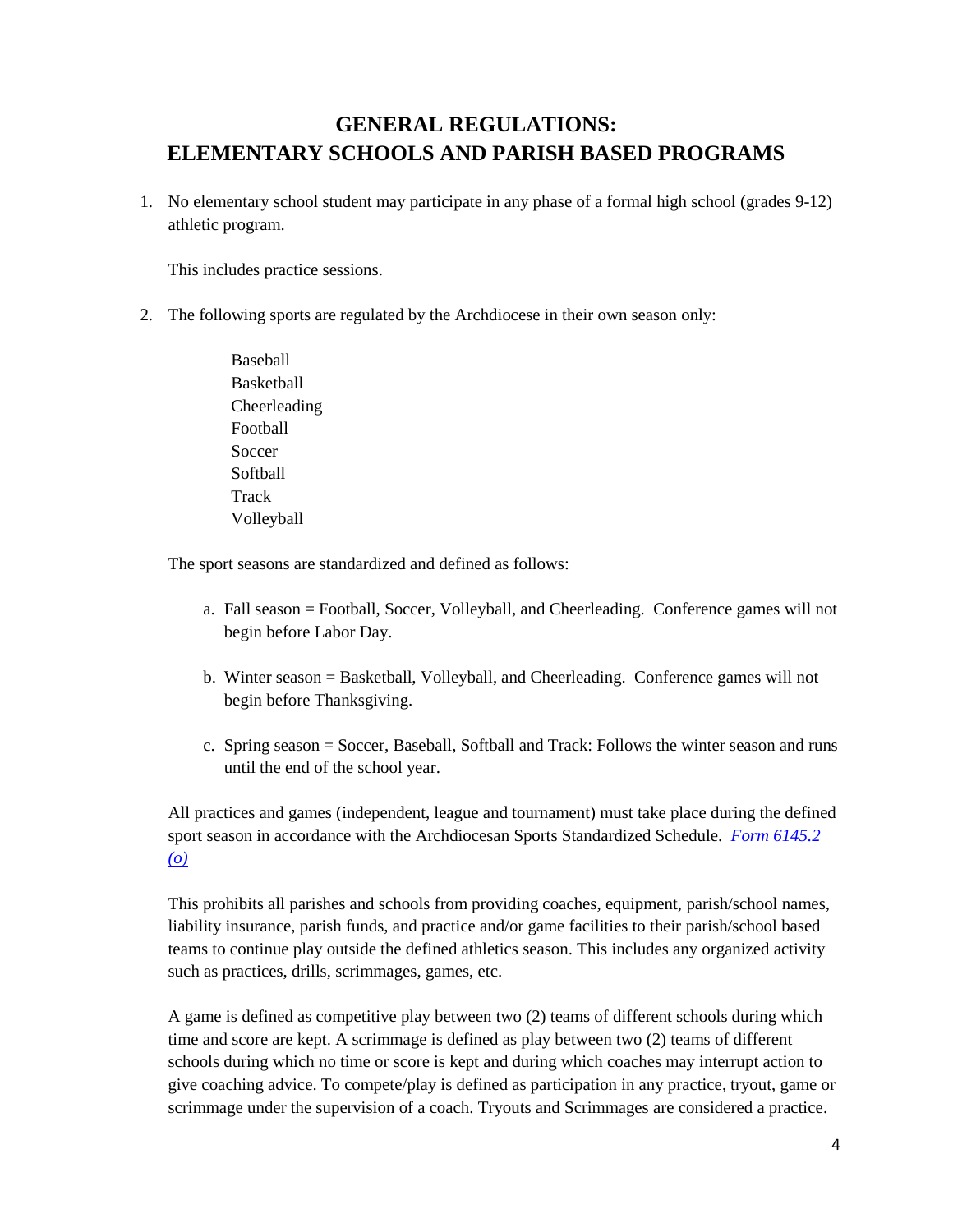- 3. A student-athlete may participate with a non-archdiocesan team in the same sport during the season provided that the student's priority and commitment is with the parish/school team, and the student maintains the eligibility requirements established by the school administration and published locally. Schools playing in Archdiocesan leagues are considered Archdiocesan teams.
- 4. Merging teams from two (2) or more parishes/schools is allowed only if there is a shortage of players at a specific grade, only after all internal options have been exhausted and only with parishes/schools that currently sponsor and administer active athletic programs in Grades 5-8. All eligible students in affected parishes will be allowed to participate on the merged team. A school may not divide players from the same grade between teams at the two different schools.

Written authorization from each pastor/principal of the respective parishes/schools, which are in reasonably close geographical proximity to one another, is needed to field a merged team. The *[Team Merger Request Form 6145.2 \(e\)](http://www.archmil.org/Resources-2.0/Team-Merger-Request.htm)* must be completed and sent to the league director prior to the beginning of the athletics season. The merger is approved once all signatures are obtained on the merger request form and it has been approved by the respective league director.

- 5. Combined grade level teams are allowed for athletes in two consecutive grades only.
- 6. Parishes with an existing athletic program may extend an invitation to their cluster parish partners to form a combined parish athletic program. The following requirements must be met and approved by the Archdiocese Office for Schools and the league director:
	- The pastors of each parish in the cluster must give consent for participation in the combined athletic program. The pastor/designee is responsible for athletics at each participating parish.
	- Each parish is encouraged to have representation on the athletic board.
	- All parishes within the cluster must be invited to participate and approve of the combined athletic program. A cluster without a Catholic school may request to form a combined athletic program with a cluster in geographic proximity that has a Catholic school.
	- All interested and eligible students within the designated cluster parishes will be invited and allowed to participate in all sports offered at the parish/school.
	- The religious education director and/or principal of each parish confirms, in writing, the eligibility of the students participating in athletics. Player eligibility shall follow all existing Archdiocesan rules.
	- The parishes will complete the *Request to Form a Combined Parish Athletic Program [Form 6145.2 \(n\)](http://www.archmil.org/Resources-2.0/6145.2-n-Combined-Parish-Athletic-Program-Request-Form.htm)* each year and submit it to the league director of the athletic league(s) with which the parishes/schools are affiliated on a yearly basis prior to the beginning of the athletics season.
- 7. A parish-based athletic program experiencing difficulty fielding a team at any grade level due to an insufficient number of eligible students, may appeal in writing for permission to play students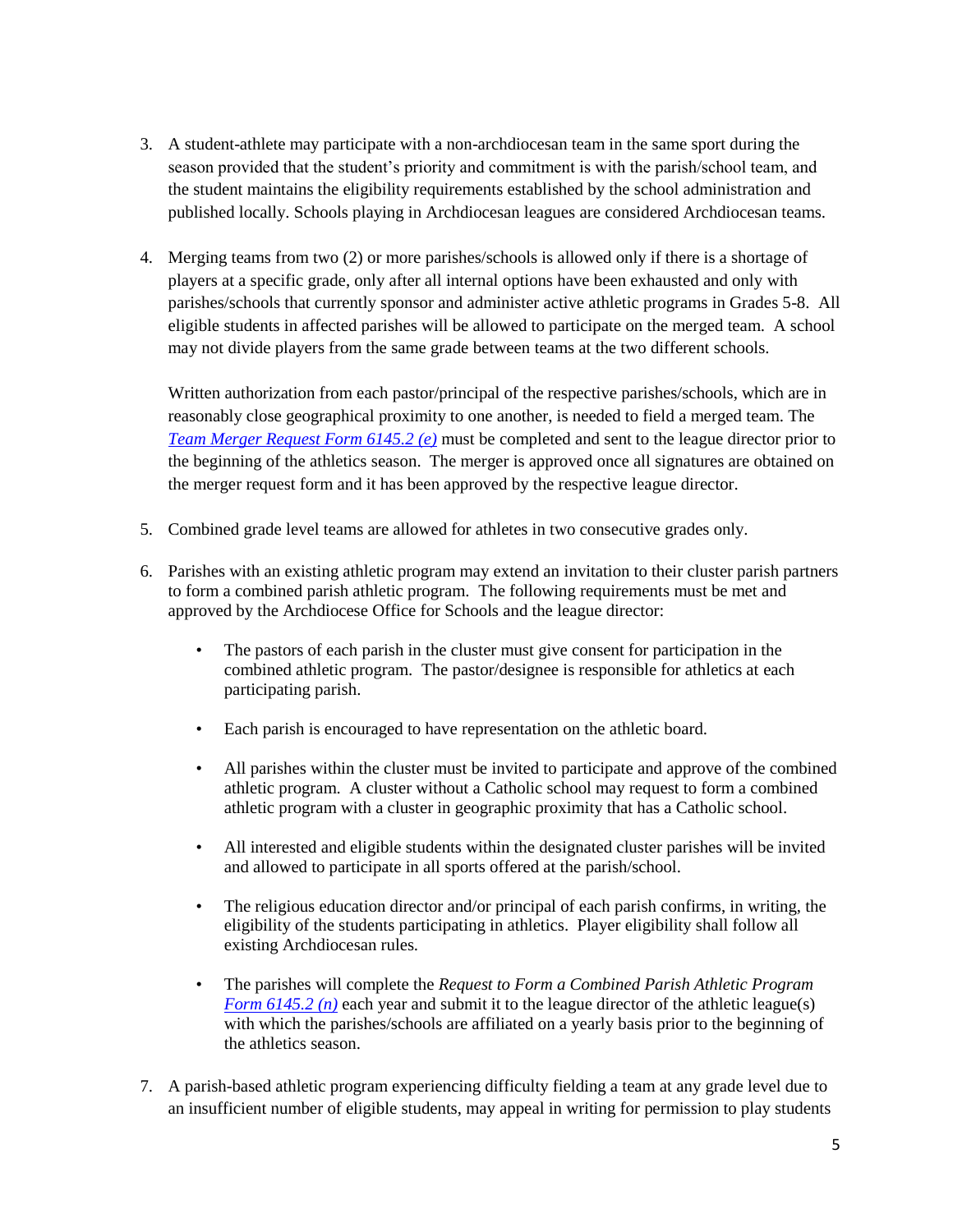down one grade level. This appeal must be submitted at least seven (7) days before the final team commitment date for the member's league. In no instance will more than two (2) players be allowed to play down, or more than one (1) of the two (2) be allowed on the playing floor at the same time. If a member is allowed to play students down, all opposing teams shall be advised of the names and numbers of the players. This request will be granted as a last resort, specifically an inability of the student to play up a grade, or to merge with a nearby program. The request should first be made to the applicable league directors, who will forward the request to the Archdiocese Office for Schools with its recommendations. The Office for Schools will make the final determination.

- 8. Only teams comprised of players representing a single parish/school or an authorized combined parish/school and in existence as a team during the entire sport season are eligible to participate in parish/school sponsored tournaments. Select all-star, club or AAU type teams should not be allowed to participate in these tournaments.
- 9. Teams should only participate in tournaments held within the leagues that are sponsored by parishes or league membership.
- 10. Official player rosters with a place for the verification signatures of the pastor and/or principal, athletic coordinator and coach are to be utilized for all league and tournament play.
- 11. A parish-based team is a team composed of children enrolled in the Catholic school or the religious education program. Participation on a parish-based team requires:
	- a. The parent(s)/guardian must be registered members of the parish/school;
	- b. The student must:
		- attend the parish school; or
		- attend the parish religious education classes regularly.

A student who attends a Catholic School that offers athletics is eligible to play for his/her school team and is not eligible to participate for another parish-based team.

- 12. A school-based team is a team composed of only students attending a Catholic school. Participation on a school-based team requires:
	- The parent(s)/guardian must be registered members of the parish/school;
	- The student must attend the parish school.
- 13. Requirements for participation apply equally to students in the parish/school and in the religious education program. Eligibility to compete will be determined by the students' academic record, effort, attendance and conduct in school (whether Catholic or public), and in religious education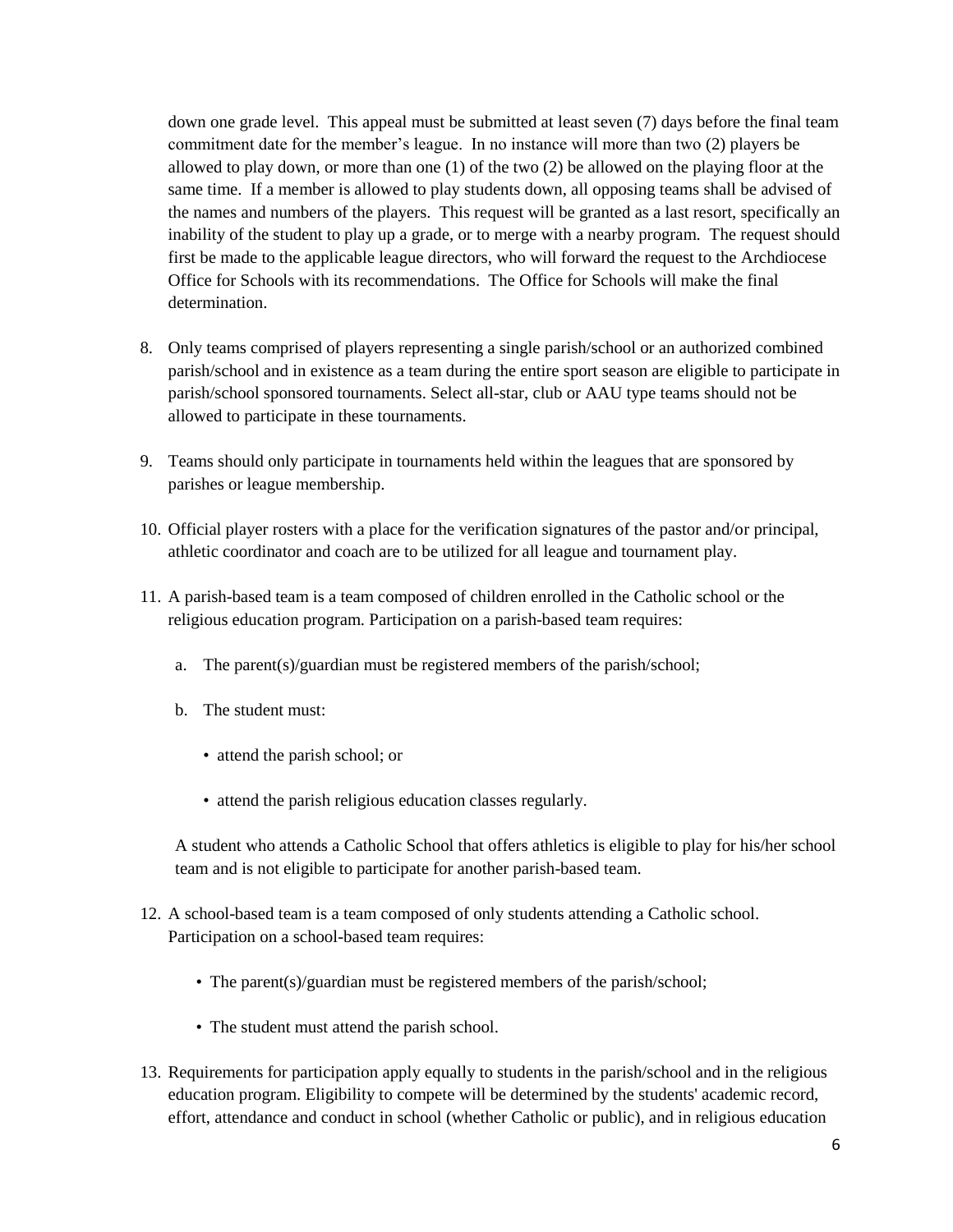classes. Determination of such eligibility criteria will be made by parish and school administration after consultation with staff members and appropriate committees. Written criteria and process shall be published in the parent/student handbook and other forms of communication.

- 14. Local administrators and athletic associations shall create policies that provide for participation by all team members in all games.
- 15. A team's entire competitive season must be completed before any member of that team may begin participation in another sport. This restriction applies to practices as well as games or matches.

**EXAMPLE:** A player participating with the football or soccer team must complete the entire football or soccer season before participating in any practices, games, matches, scrimmages, etc. for another sport ... such as basketball or volleyball.

- 16. Competitive athletic programs are to be limited to grades 5, 6, 7, and 8. A student is eligible only to compete for four (4) years, one (1) year at each of his/her grade level of school. Students must play at their own grade level, unless classes are combined to form one (1) team. Team members must meet the following age requirements as of September 1st: 5th grade: Under 12 years; 6th grade: Under 13 years; 7th grade: Under 14 years; 8th grade: Under 15 years.
- 17. There is to be neither practice nor competition during the hours the involved student's school or religious education classes are in session.
- 18. Travel to games must be kept to a reasonable distance especially on days preceding a school day. Therefore, games scheduled at later evening hours are discouraged on days preceding school days. The player's health and education must be safeguarded by the school.
- 19. No student may participate in any phase of a parish/school sponsored interscholastic athletic program without a physical examination by a licensed physician, physician's assistant (PA), or Advanced Practice Nurse Prescriber (APNP) every two (2) years. A physician exam taken April 1st and thereafter is valid for the following two (2) school years; a physical examination taken before April 1st is valid only for the remainder of that school year and the following year.
- 20. All appropriate forms related to athletics must be complete and returned before a student may participate in any tryouts, practices or games. (Included are the *Medical Information & Emergency Consent [Form 6145.2 \(a\),](http://www.archmil.org/Resources-2.0/Student-Athlete--Medical-Information--Emergency-Consent-.htm)* the *Parent/Guardian Risk Acknowledgement and Consent [Form 6145.2 \(b\),](http://www.archmil.org/Resources-2.0/Parents-andor-Legal-Guardians-Risk-Acknowledgement-and-Consent-to-Participate-.htm)* and the *Student Physical Examinatio[n Form 6145.2 \(c\)](http://www.archmil.org/Resources-2.0/Physical-Examination-Form---Athletic-Participation.htm)*, the *Student Athlete and Parent/Guardian Sportsmanship Pledges Form[s 6145.2 \(k\),](http://www.archmil.org/Resources-2.0/Student-Athlete-Sportsmanship-Pledge.htm) [6145.2 \(l\)](http://www.archmil.org/Resources-2.0/Coach-Sportsmanship-Pledge.htm)*, *[6145.2 \(m\)](http://www.archmil.org/Resources-2.0/ParentGuardian-Sportsmanship-Pledge.htm)*, and the *Concussion Acknowledgement Forms* [6145.2 \(i\)](http://www.archmil.org/Resources-2.0/Coaches-Concussion-Acknowledgement.htm) and *[6145.2 \(j\)](http://www.archmil.org/Resources-2.0/Parent-and-Athlete-Concussion-Acknowledgement.htm)*.
- 21. Annually, student athletes and their parents shall be presented with a discussion about concussion and given an educational fact sheet regarding the signs and symptoms of concussion. All student athletes shall be required to participate in the above education prior to their participation in any sport.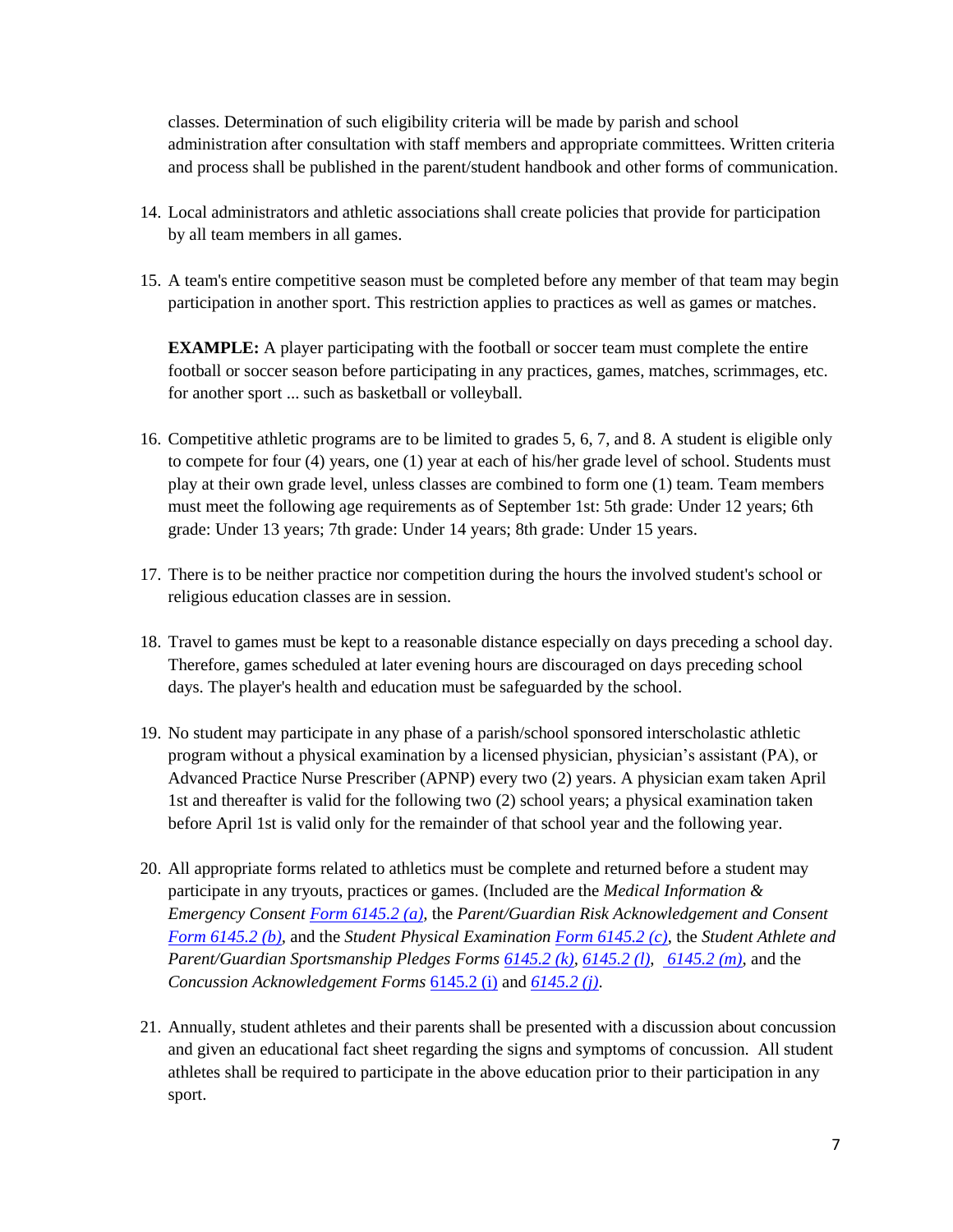- a. All athletes and their parents will sign a statement in which the student-athlete accepts the responsibility for reporting their injuries and illnesses to the coaching/athletic training staff, parents, or other health care personnel including signs and symptoms of concussion. This statement will also acknowledge having received the above-mentioned educational handout.
- b. When an athlete shows any signs, symptoms or behaviors consistent with a concussion, the athlete shall be removed immediately from practice or competition. The athlete's parent shall be immediately notified of the situation. The athlete may not participate again until he/she is evaluated by a health care professional, is symptom free, and receives written clearance from a health care provider to return to activity. The incident, evaluation, continued management, and clearance of the athlete with a concussion shall be documented.
- 22. The Sportsmanship Pledge sign provided to parishes, schools, and leagues must be displayed at all athletic venues connected to the Archdiocese.
- 23. Players must have health insurance; parishes, schools and the archdiocese do not provide such insurance.
- 24. Parishes, schools, and leagues are responsible to insure that appropriate first aid supplies, other medical equipment and an accessible telephone are available at all practices and games.
- 25. Title IX of the Civil Rights Act requires that equal opportunity be provided to both sexes to participate in athletics. It requires that all physical education classes be coeducational, however, it allows separation during the participation in contact sports and explicitly permits grouping of students by ability.
- 26. Leagues or conferences provide a structure that helps to make athletic programs more effective. It is recommended that all teams belong to a league or conference. If possible, the league or conference should be organized on an area-wide or geographical basis.
- 27. Each league or conference should have a Board of Control to establish game rules, procedures, and discipline within the league or conference which are in compliance with Archdiocesan policy and regulations.
	- a. Board membership can and should consist of principals, athletic directors, coaches and/or other qualified persons.
	- b. The Board of Control shall establish specific regulations for each sport in conformity with the policies and regulations of the Archdiocese. It is strongly recommended each league develop, with its members, a code of conduct for players, coaches and fans.
	- c. The Chairperson of the Board of Control shall act as the executive officer of the league or conference.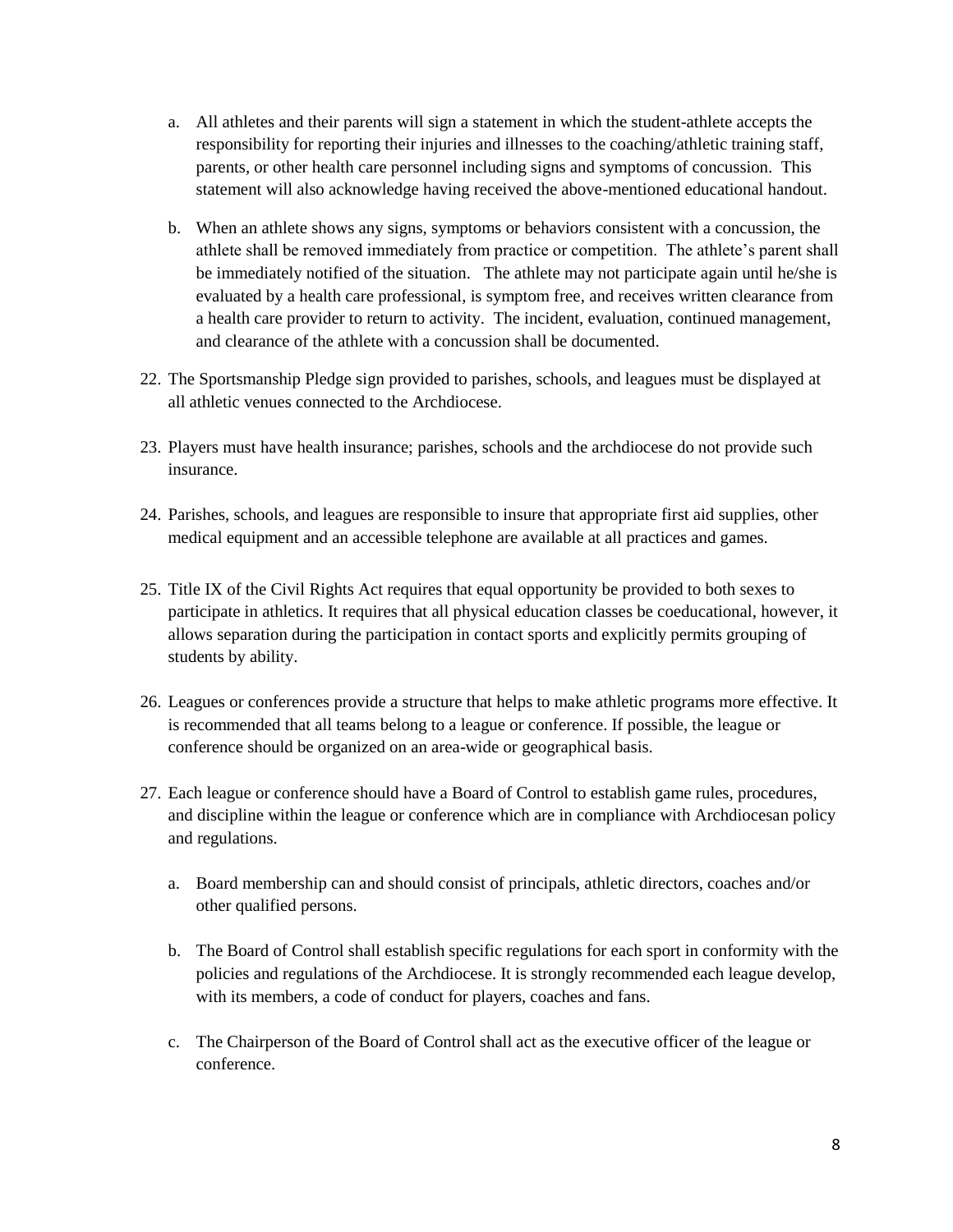- d. The Board of Control shall establish schedules for each sport at the beginning of the sport season. Such schedules shall include the time of the events.
- e. The chairperson of each league's Board of Control shall communicate all schedules, rules, changes, etc. to the appropriate parish and/or school administrators, and to the Associate Director for Student Services.
- f. League members are entitled to one vote per parish/school.
- 28. Coaches provide a very worthy service to a school. They must remember that they play an important part in the development of the student-athletes under their charge. Coaches must conduct themselves as Christians at all times. They must not interfere with or impede, and must cooperate with the school's educational program. Imprudent actions on the part of the coaches are subject to disciplinary action by the pastor/principal and the league Board of Control.
- 29. There is to be no practice nor competition without competent adult supervision present at all times; an adult is a person who is at least 21 years of age. It is highly recommended that there be at least two (2) adults present in a supervisory role at all times. If an event has both male and female minors in attendance there must be both male and female responsible adults also present.
- 30. All coaches, whether a Head Coach, an Assistant Coach, or any adult actively involved in working with the players shall be certified. Head coaches must be at least 21 years of age; assistant coaches must be at least 18 years of age and a high school graduate.
	- a. The training programs for certification shall include:
		- A basic or core preparation in the Catholic/Christian philosophy of coaching, risk management, and the prevention and treatment of injuries, including concussion awareness. Two (2) clock hours (minimum).
		- Training in the specific sport to include rules, practice organization, skill development and coaching behavior. Three (3) clock hours (minimum).
		- Training in the archdiocesan "Safeguarding All of God's Family" program as it currently is required for volunteers who work/supervise child and youth on a regular basis.
	- b. The basic or core preparation is required prior to assuming coaching duties. Completion of the sport specific training requirement shall be accomplished within one year of the inception of coaching duties. The archdiocesan "Safeguarding All of God's Family" safe environment education session must be completed prior to coaching/assisting at any practices or games. Once these elements of certification are in place, a coach's certification status is considered complete for life, except for other requirements that are listed in this section.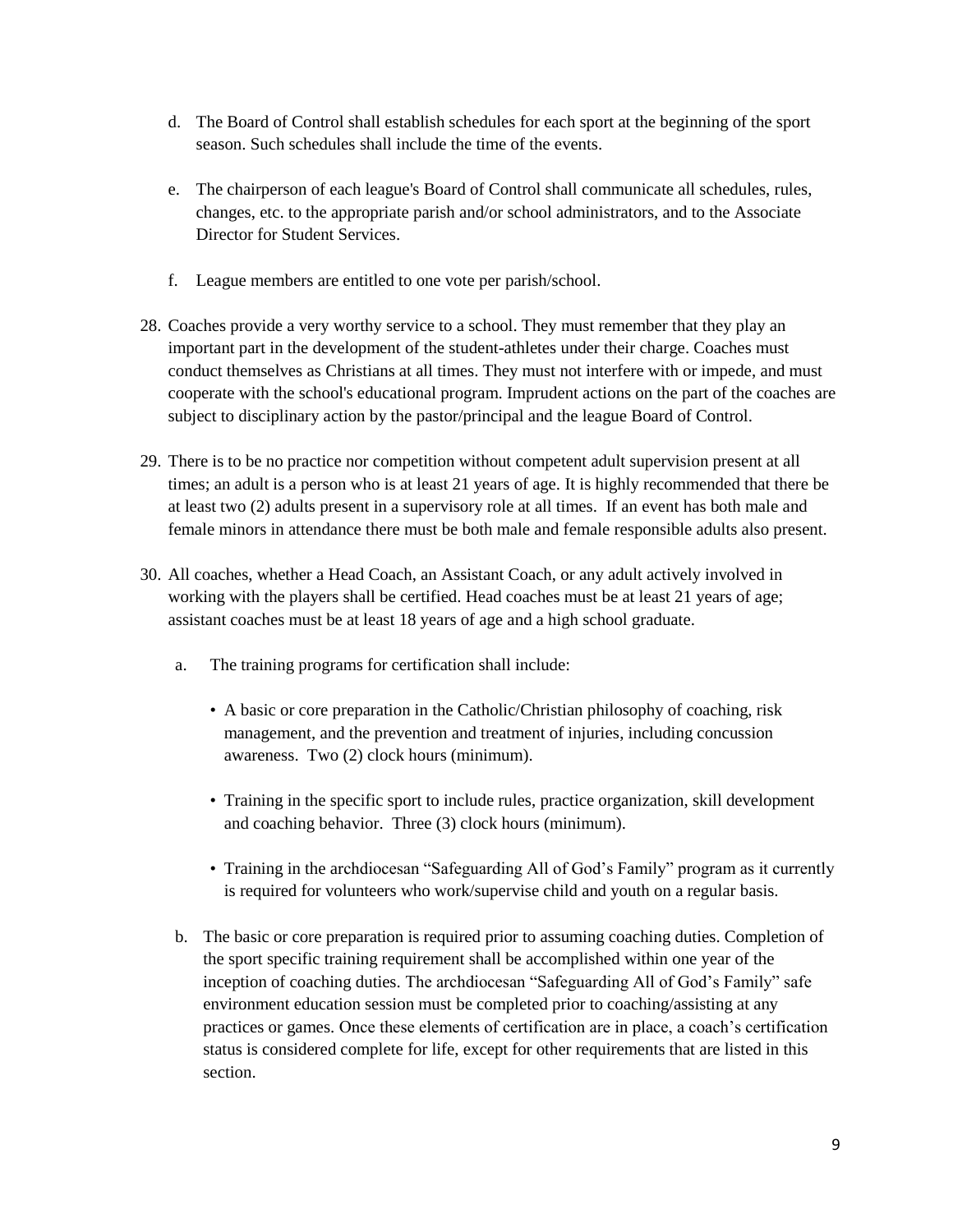- c. The local pastor/principal shall be accountable for monitoring coaches and maintaining certification records. The record keeping may be delegated by the pastor/principal.
- d. Annually all employees and volunteers shall receive training in the treatment of Blood borne Pathogens.
- e. Archdiocesan policies related to criminal background checks are the responsibility of the pastor/principal. All coaches and athletic personnel must have an initial criminal background check and a subsequent review every five (5) years.
- f. Coaches should be made aware of the responsibilities of adults who supervise children and youth as per Archdiocesan *Policy 4116.4*
- 31. Whenever possible, athletic teams should be transported to games and tournaments by a parent or guardian, or in a yellow school bus. Coaches are strongly discouraged from transporting minors other than their own children to and from games and practices, and making transportation arrangements to games for students when group transport is not provided. In the event that a coach chooses to transport minors, the following conditions must be met for parish employees and/or volunteers using their own vehicle.
	- a. A leased or privately owned 10-15 passenger van may not be used to transport school aged children (grades K-12) for athletic events.
	- b. The driver must be 23 years of age or older, unless 21-22 and approved by Catholic Mutual.
	- c. The driver must have a valid, non-probationary driver's license and no physical disability that may impair the ability to drive safely.
	- d. The vehicle must have a valid registration.
	- e. The vehicle must be insured for minimum limits of \$100,000 per person/\$300,000 per occurrence.
	- f. Completion of the Volunteer Driver Information Sheet.
	- g. Drivers must complete the on-line video, "Be Smart Drive Safe:" found on the Catholic Mutual home page.

With the exception of emergencies, any coach who feels he/she might transport students should complete a *Volunteer Driver Information [Form 6153 \(c\)](http://www.archmil.org/Resources/VolunteerDriverInformationSheet.htm)*. Refer to Archdiocesan *Policy 3532.1, 3541* and *6153* for more detailed information.

32. The official playing rules used for each sport shall be those published by the National Federation of State High School Associations. Adaptations and/or exceptions to these rules may be granted – upon request of a league or conference – by the Archdiocesan Office for Schools.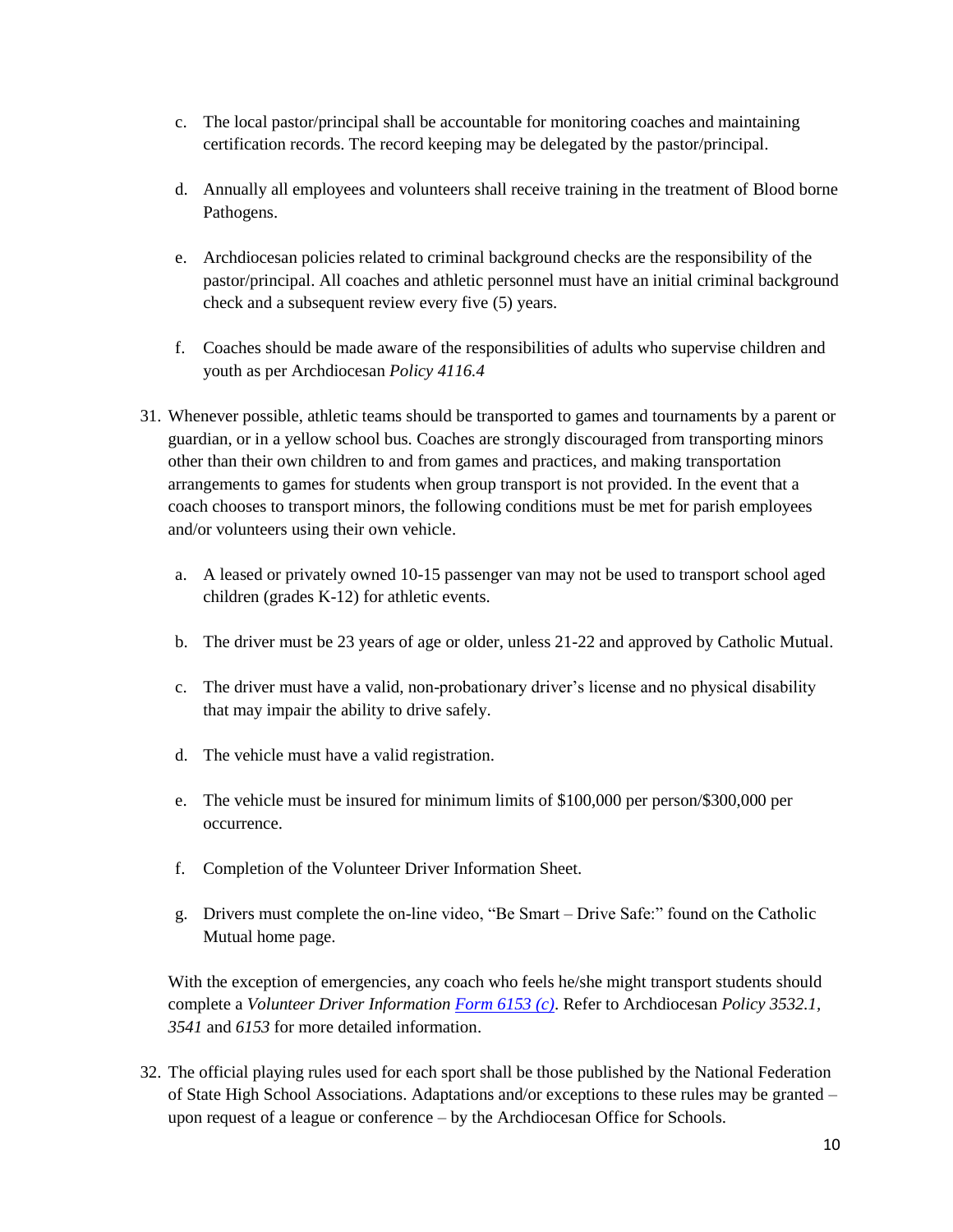33. Appropriate sanctions shall be applied toward teams and/or individuals not in compliance with Archdiocesan policies and regulations relating to athletics.

Sanctions to be considered include, but are not limited to:

- a. Non-participation in leagues.
- b. Forfeiture of games.
- c. Removal of parish/school endorsement, use of parish/school name, logo, insignia, team name, and use of physical facilities and equipment.
- d. Loss of funds raised in the name of parish/school athletics.
- e. Loss of liability coverage under the Archdiocesan insurance.
- b. Removal from positions of responsibility within the parish/school athletic structure.
- c. Declaration of player ineligibility in league games and parish, school or diocesan-wide tournaments.
- d. Declaration of team ineligibility in league games and parish, school, or diocesan-wide tournaments.
- 34. In keeping with the Archdiocesan Code of Conduct for priests, deacons and lay ministers, the presence and/or consumption of alcoholic beverages is forbidden at an athletic event where children or youth are present.
- 35. A student who participates in a parish/school (either parochial, private or public) interscholastic athletic program is ineligible to participate in the interscholastic athletic program of another parish/school for one (1) calendar year from the date of registration with the new parish unless there is a change in the primary place of residence of that student's parents or guardian. A student participates in an interscholastic athletic program when he or she plays, practices, tries out or submits written permission to compete.

During the one (1) year period of ineligibility, the student must attend the new parish/school or religious education classes. A waiver of this rule may be granted if it is clearly demonstrated that a transfer was not athletically motivated. *[Form 6145.2 \(h\)](http://www.archmil.org/Resources-2.0/Student-Transfer-Waiver.htm)* shall be used to request a waiver.

36. No sanctioned or organized athletic activities, including league or tournament games, practices, tryouts and scrimmages, involving elementary school and parish teams, may take place on Sundays before 12:00 noon or on Christmas Eve, Christmas Day, or during the Easter Triduum.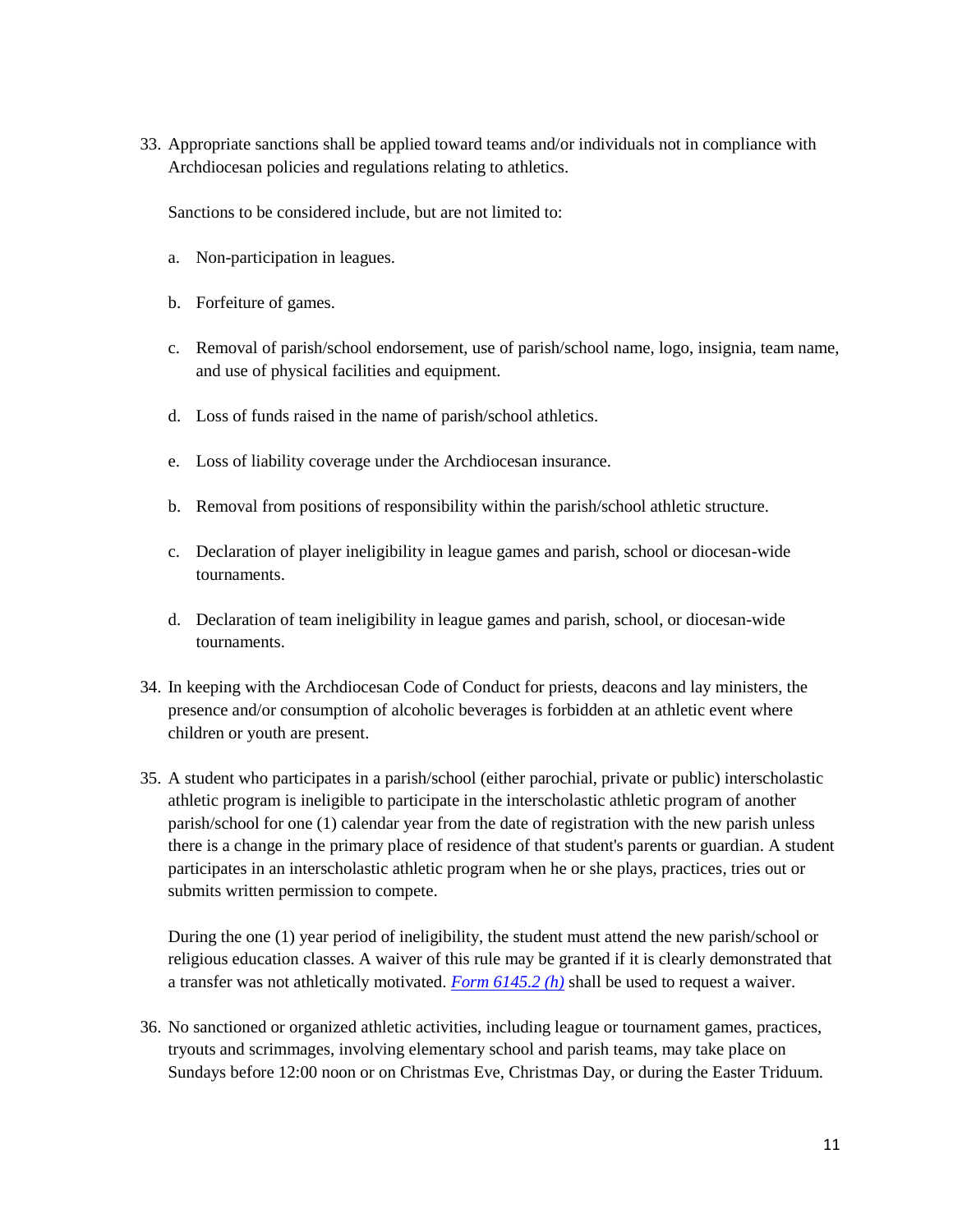- 37. All teams from non-Catholic institutions that participate in Catholic leagues must abide by the policies and regulations for Athletics of the Archdiocese of Milwaukee. Non-Catholic teams playing in Catholic sponsored leagues or tournaments, must also provide a certificate of insurance guaranteeing adequate, comparable liability coverage (currently one million dollars) for their team for the dates of participation in league and/or tournament play. It is the responsibility of the individual leagues and the parish/school sponsoring a tournament to inform the non-Catholic institutions of this requirement. Non-Catholic institutions seeking admission to any league must seek written approval of both the league and the Office for Schools of the Archdiocese of Milwaukee.
- 38. An open gym must be open to all students, boys and girls, in two (2) or more grade levels. Coaches or assistant coaches for any teams in those grade levels may only supervise and not coach, instruct, or direct activities during an open gym. The open gym must be supervised by at least two adults, 21 years or older, who have completed Safeguarding All of Gods' Family training.
- 39. A parish may conduct a summer sport camp program. The camp may be a maximum of one week in length, per grade, per sport, and cannot exceed five (5) consecutive days. The parish must ultimately control the camp, including dates, fees, sign ups and finances. A facilitator from outside the parish's athletic program should be used for the substantive or instructional aspects of the camp.

# **SPECIFIC REGULATIONS**

# **BASEBALL R 6145.21**

- 1. Teams are limited to playing in only one league during the season. (see R6145.2, #3)
- 2. There must be a minimum of four practice sessions on separate days before the opening game of the season. No inter-school scrimmages or practice games are allowed during this period.
- 3. No team shall be scheduled for more than 18 games (student as well as school) during the season.
- 4. A player shall be required to take two (2) calendar days of rest (as pitcher) after pitching a total of seven (7) innings over any three (3) day period unless the additional innings provision applies. The latter provision allows a player to pitch three (3) additional consecutive innings, or total of ten over a three (3) day period, but only if these additional innings occur during the extra inning period of a game and if they directly follow the pitcher's personal seventh inning. Pitching only one ball to one batter or issuing an intentional walk shall constitute one inning on the pitcher's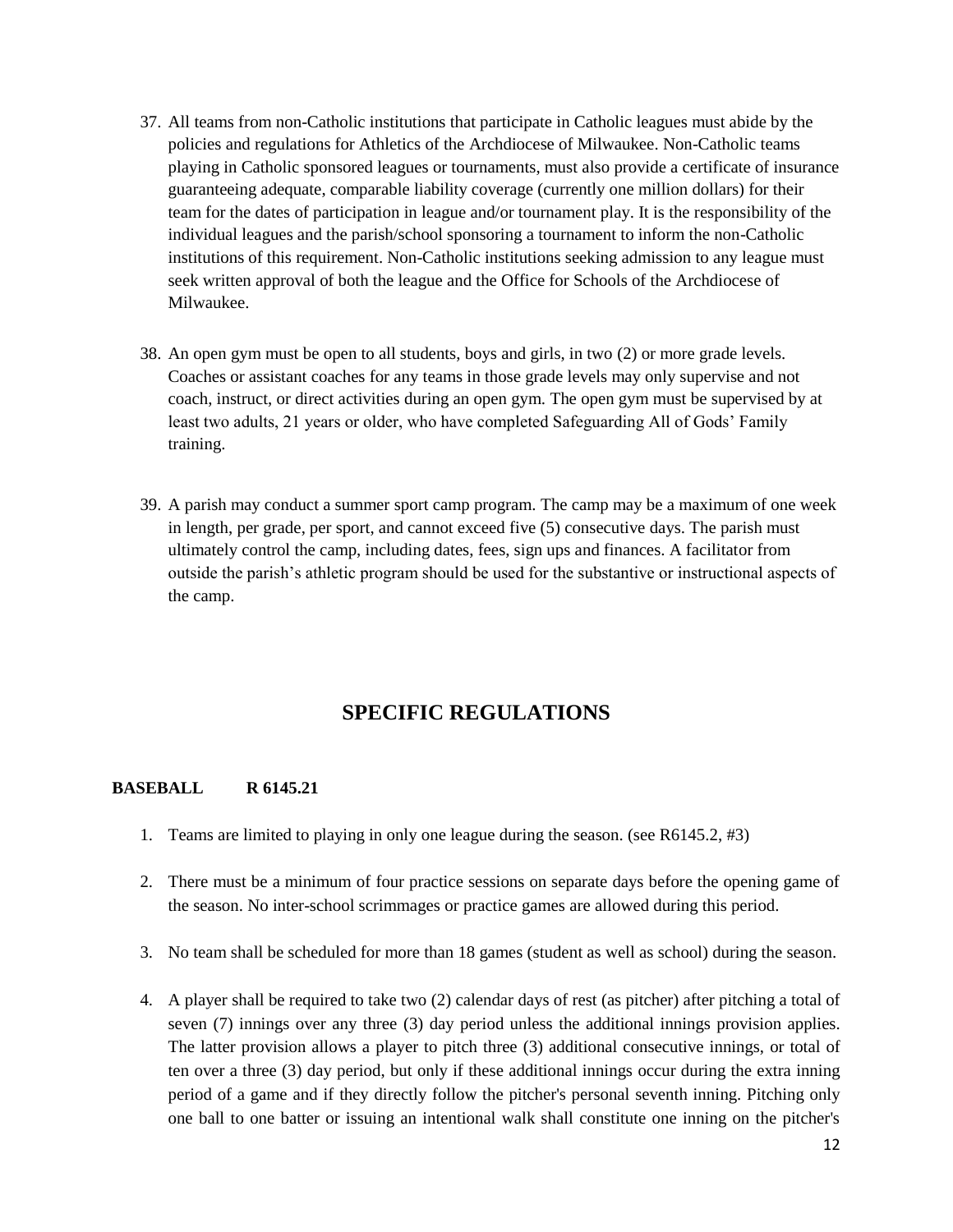record. This rule shall apply even though a game is called (ended) by the umpire because of darkness, rain, or some other factor before it has become an official contest. Violation of this rule, which applies to season play, shall result in automatic forfeiture of the game in which it took place.

## **BASKETBALL R 6145.22**

- 1. Teams are limited to playing in only one (1) league during the season (see R6145.2 #3).
- 2. There must be a minimum of four (4) practice sessions on separate days before the opening game of the season.
- 3. Basketball leagues may not begin play until after Thanksgiving.
- 4. There must be at least three (3) practice sessions on separate days before the first scrimmage with no more than two (2) inter-school scrimmages allowed before the first game.
- 5. Fifth and sixth grade teams may be scheduled for a maximum of two (2) practices per week, each being no more than 1-1/2 hours in length. Seventh and eighth grade teams may be scheduled for a maximum of two (2) practices per week, each being no more than two (2) hours in length.
- 6. Fifth and Sixth grade team may play a maximum of 12 games and participate in three (3) tournaments.
- 7. Seventh and Eighth grade team may play a maximum of 14 games and participate in four (4) tournaments. (Not counting the Padre Sierra basketball Tournament.)
- 8. Teams may participate in pre-season, mid-season (holiday), or post-season tournaments. No tournament may schedule a team for, nor may any team participate in, more than five (5) games per tournament.
- 9. The maximum length of the quarters of any game shall be six (6) minutes. If continuous clock is used, the maximum length of the quarters shall be eight (8) minutes.
- 10. A team may not play more than three (3) games in any one week (exception: the weeks of the midseason or postseason tournaments). A team may not play more than two (2) games in one day; a minimum of one hour of rest must be provided between games.

#### **FOOTBALL R 6145.23**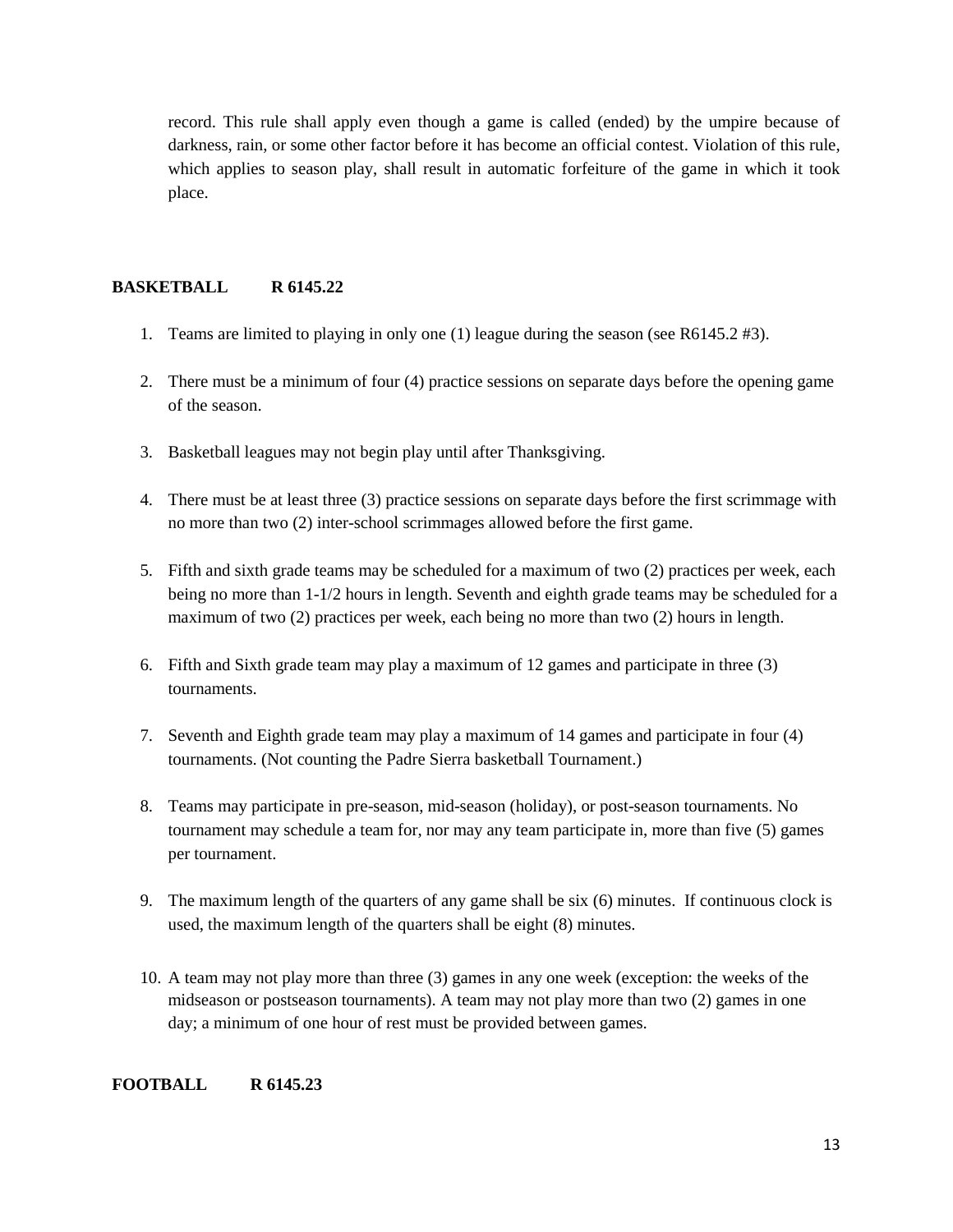- 1. Teams are limited to playing in only one (1) league during the season (see R6145.2, #3).
- 2. There shall be at least ten (10) individual practice sessions on separate days before the first regularly scheduled game and the first three (3) days of practice shall be conducted without protective equipment for conditioning purposes.
- 3. From August 15th until the official first day of school, 5th and 6th grade teams may have a maximum of four (4) practices per week, each one not to exceed 1½ hours in length. After school begins, 5th and 6th grade teams may have a maximum of three (3) practices per week, each one not to exceed 1½ hours in length.
- 4. From August 15th until the official first day of school, 7th and 8th grade teams may have a maximum of four (4) practices per week, each one not to exceed two (2) hours in length. After school begins, 7th and 8th grade teams may have a maximum of the practices three (3) practices per week, each one not to exceed two (2) hours in length.
- 5. Not more than one (1) inter-school scrimmage is permitted prior to the first regularly scheduled game; seven (7) separate days of practice must precede the first scrimmage. The scrimmage and the first regularly scheduled game must be conducted at least three (3) days (72 hours) apart.
- 6. No team or individual player may be scheduled for more than nine (9) games and no game may be scheduled until at least the fourth day following the previously scheduled game (Example: Friday to Tuesday or Saturday to Wednesday.)
- 7. The maximum length of the quarters of any game shall be eight (8) minutes.
- 8. It is recommended that a physician, EMT or certified athletic trainer be present during all games.

# **SOCCER R 6145.24**

- 1. Teams are limited to playing in only one (1) league during the season (see R6145.2, #3).
- 2. There must be a minimum of four (4) practice sessions on separate days before the opening game of the season.
- 3. There must be at least three (3) practice sessions on separate days before the first scrimmage with no more than two (2) scrimmages allowed before the first game.
- 4. Fifth and sixth grade teams may be scheduled for a maximum of two (2) practices per week, each being no more than 1-1/2 hours in length. Seventh and Eighth grade teams may be scheduled for a maximum of two (2) practices per week, each being no more than two (2) hours in length.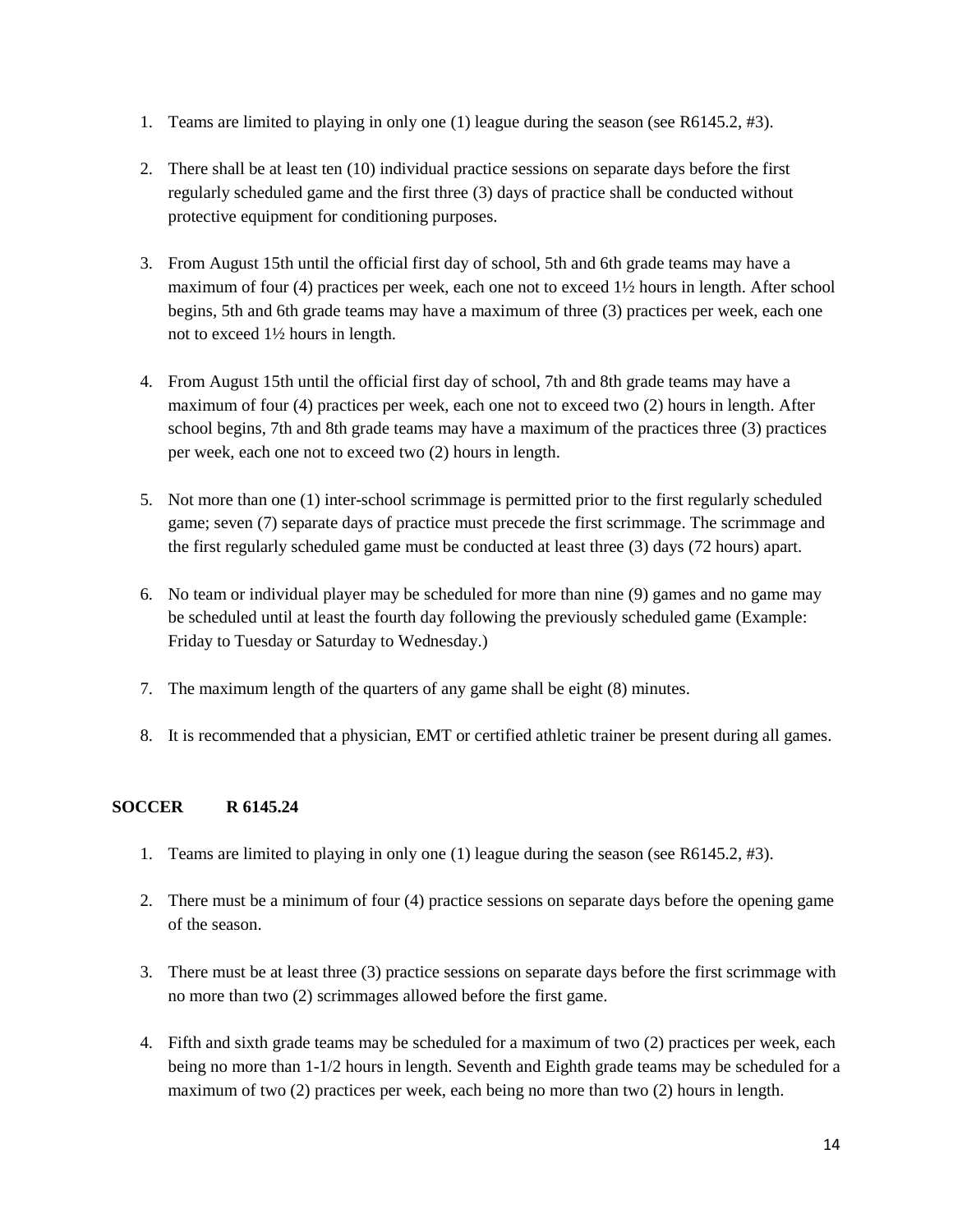- 5. No team shall be scheduled for more than 12 games during the season exclusive of tournament participation.
- 6. Teams may participate in preseason, midseason, or postseason tournaments subject to the following limitations:

Fifth grade teams – limited to participation in two tournaments

Sixth grade teams – limited to participation in two tournaments

Seventh grade teams – limited to participation in three tournaments

Eighth grade teams – limited to participation in three tournaments

# **SOFTBALL R 6145.25**

- 1. Teams are limited to playing in only one (1) league during the season (see R6145.2#3)
- 2. There must be at least three (3) practice sessions on separate days before the opening game of the season.
- 3. There must be at least three (3) practice sessions on separate days before the first scrimmage with no more than two (2) scrimmages allowed before the first game.
- 4. Fifth and sixth grade teams may be scheduled for a maximum of two (2) practices per week, each being no more than 1-1/2 hours in length. Seventh and eighth grade teams may be scheduled for a maximum of two (2) practices per week, each being no more than two (2) hours in length.
- 5. No team shall be scheduled for more than 16 games during the season.

# **TRACK R 6145.26**

- 1. There shall be at least four (4) individual practice sessions on separate days before the first regularly scheduled meet.
- 2. There must be at least three (3) practice sessions on separate days before the first practice meet with no more than one (1) practice meet allowed before the first scheduled inter-school meet.
- 3. Teams may be scheduled for a maximum of two (2) practices per week, each being no more than two (2) hours in length.
- 4. No team may be scheduled for more than ten (10) meets.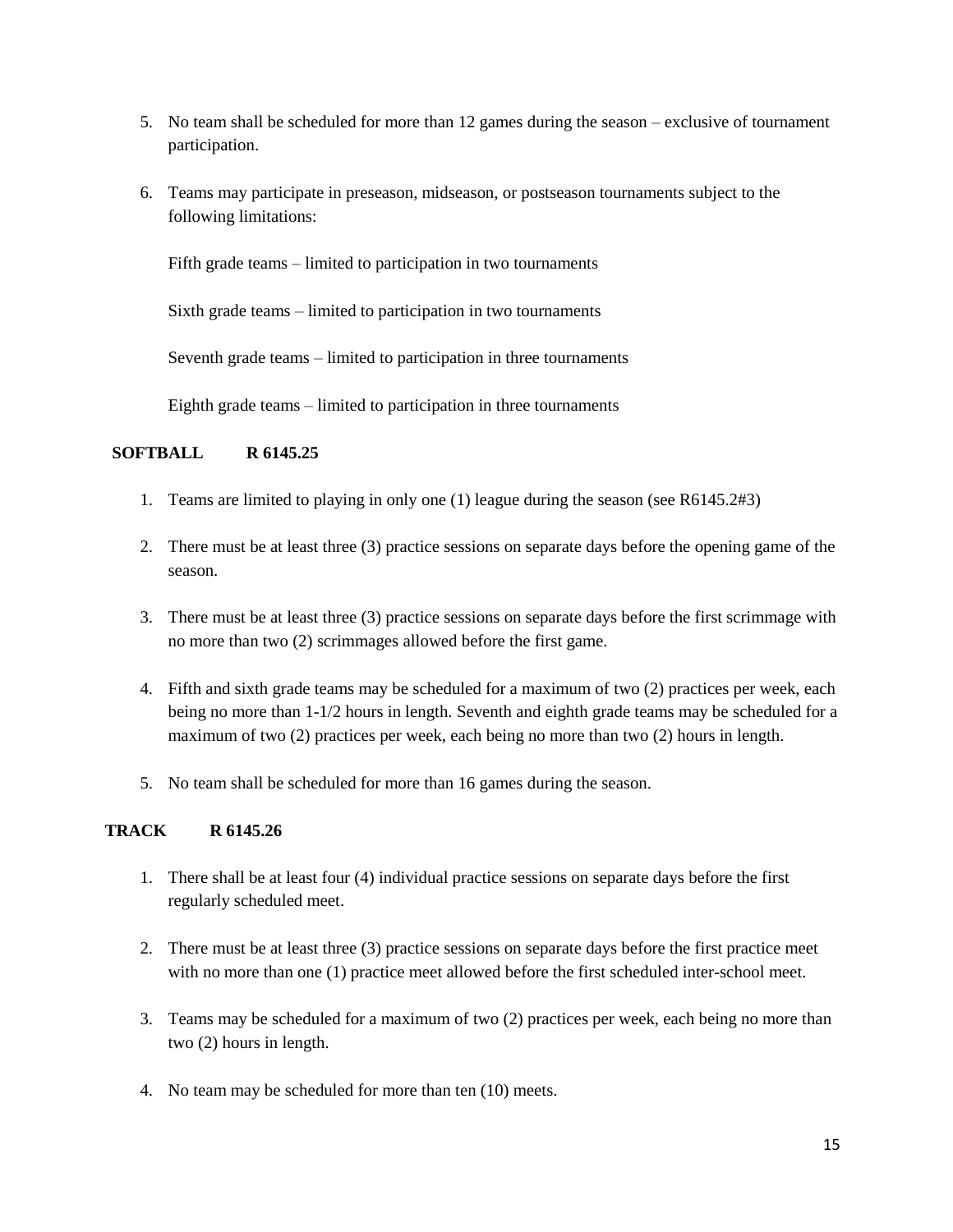# **VOLLEYBALL R 6145.27**

- 1. Teams are limited to playing in only one (1) league during the season (see R6145.2, #3).
- 2. There must be a minimum of four (4) practice sessions on separate days before the opening match of the season.
- 3. Fifth and sixth grade teams may be scheduled for a maximum of two (2) practices per week, each being no more than 1-1/2 hours in length. Seventh and eighth grade teams may be scheduled for a maximum of two (2) practices per week, each being no more than two (2) hours in length.
- 4. No team shall be scheduled for more than 18 matches during the season exclusive of tournament participation.
- 5. Teams may participate in preseason, midseason, or postseason tournaments subject to the following limitations:

Fifth grade team – limited to participation in two (2) tournaments

Sixth grade team – limited to participation in two (2) tournaments

Seventh grade team – limited to participation in three (3) tournaments

Eighth grade team – limited to participation in three (3) tournaments (Not counting the Seton Tournament)

6. A "match" shall consist of three (3) "games" or the "best two (2) out of three (3)" games. The maximum number of matches a team may participate in during one day is three (3).

# **CHEERLEADING R 6145.28**

- 1. Pupils in  $5<sup>th</sup>$ ,  $6<sup>th</sup>$ ,  $7<sup>th</sup>$ , and  $8<sup>th</sup>$  grade shall be eligible to participate in cheerleading.
- 2. All teams must be supervised during all official functions by a qualified director/coach who has been trained and certified in proper spotting for gymnastics and partner stunts, safety measures and basic injury management.
- 3. Coaches must consider individual, group, and team skill level with regard to proper performance level placement.
- 4. Cheerleaders should be trained in proper spotting techniques and should only attempt stunts after they have demonstrated proper skill progression and proficiency required to complete the stunt.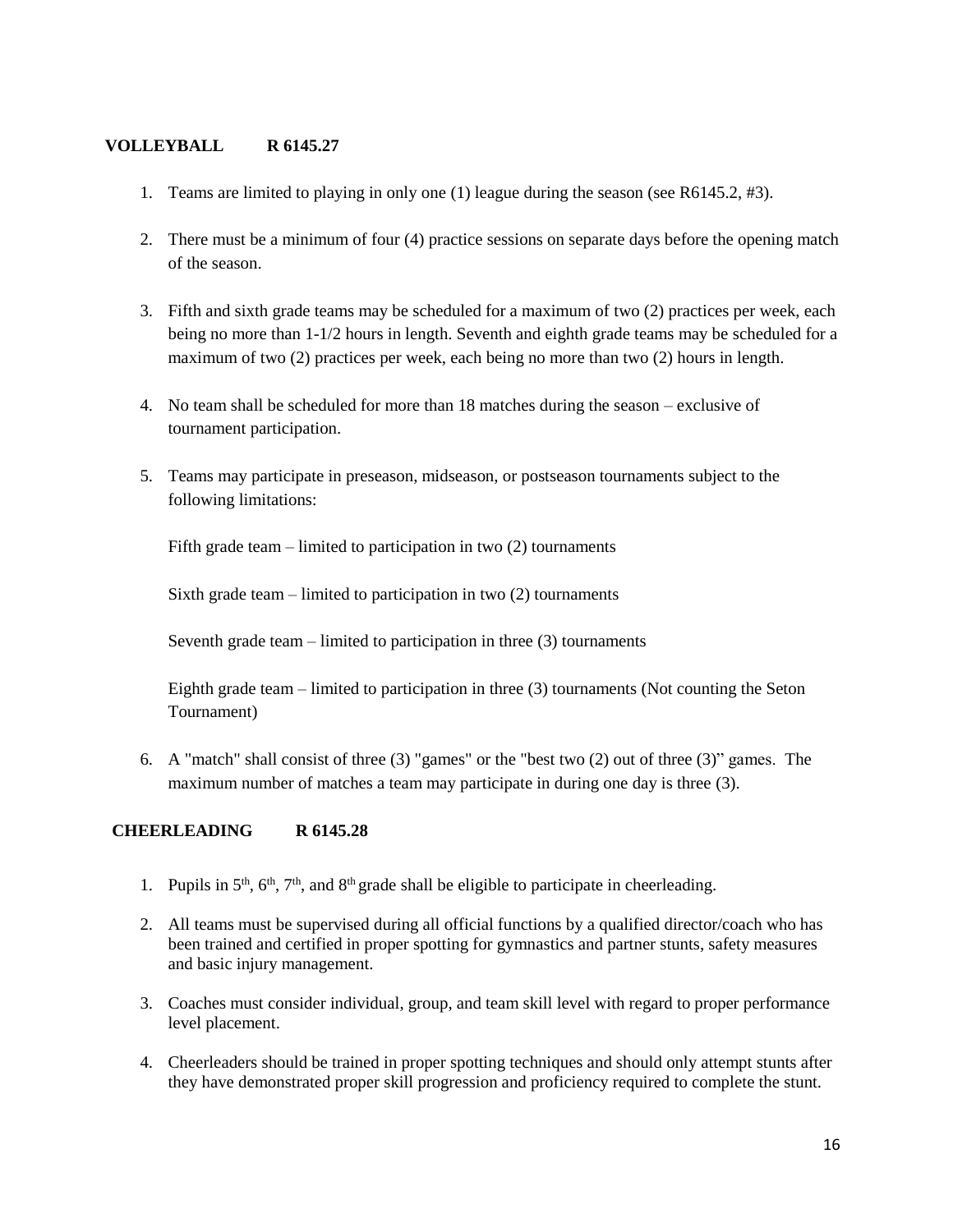- 5. All teams, gyms, coaches and directors should have an emergency response plan in the event of an injury.
- 6. Appropriate footwear must be worn at all times. Soft-soled tennis shoes must be worn while competing; no jazz shows and/or boots will be allowed.
- 7. Jewelry of any kind is prohibited. Jewelry must be removed and not taped over or covered.
- 8. Only the following props are allowed: flags, banners, megaphones, poms, and signs. Flags and/or banners with poles or similar support apparatus may not be used in conjunction with a stunt or tumbling.
- 9. Cheers, chants, lyrics and music must be appropriate and uphold Christian standards.
- 10. No use of any height increasing apparatus (e.g. mini-trampoline).
- 11. All permitted skills (stunts, pyramids, tumbling, etc.) must be performed on landing mat, foam floor, or grass/turf. Technical skills may not be performed on concrete, asphalt, wet, or uneven surfaces or surfaces with obstructions.

#### **Safety Rules for Tumbling, Stunts, Pyramids, and Dismounts**

The following rules are aligned to the American Association of Cheerleading Coaches & Administrators (ASCCA) guidelines for youth recreation league cheerleading.

- 1. It is the coach's responsibility to see that squad members do not attempt to perform any stunts or movements for which they have not been properly trained.
- 2. All pyramids and partner stunts are limited to two (2) persons high and should only be performed with spotters. "Two high" is defined as the base (bottom person) having at least one (1) foot on the ground.
- 3. The top person(s) must receive primary support from a base.
- 4. The top person in a partner stunt, pyramid or transition may not be in an inverted (head below the waist) position.
- 5. Shoulder level single leg stunts must be braced by at least one (1) person at prep level or below with hand-arm connection only.
- 6. Any two (2) leg extension stunt must include two (2) bases, a back spotter and a front spotter. The top person must have both feet in contact with the base at all times during any extended stunt.
- 7. Extended stunts may not brace or be braced by any other extended stunts.
- 8. An extended stunt pyramid must be brought down to prep level or below before it can dismount.
- 9. Dismounts to the performing surface from stunts and pyramids must be assisted by the original bases.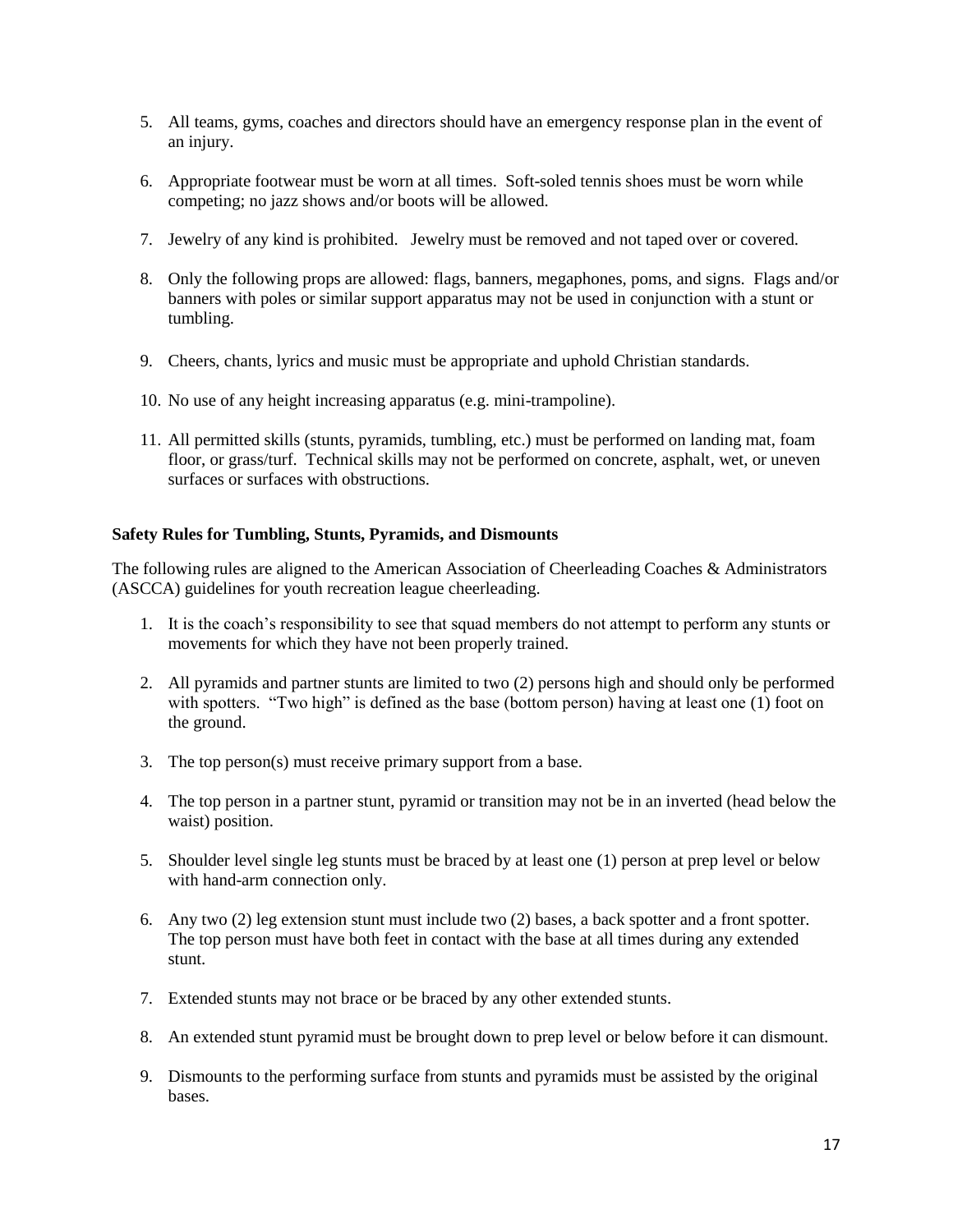- 10. Only straight pop downs and cradles are allowed.
- 11. Cradles from single-based stunts must have a spotter with at least one hand-arm supporting the waist to shoulder region to protect the head and should area through the cradle.
- 12. Cradles from multi-based stunts at prep level must have two (2) catchers and a separate spotter position at the head and should area of the top person.
- 13. A spotter is required for each top person at prep level and above.
- 14. A spotter must:
	- a. Be in direct contact with the performing surface.
	- b. Be attentive to the skill being spotted.
	- c. Be in the proper position to prevent injuries and does not have to be in direct contact with the stunt.
	- d. Be a team member.
- 15. All tumbling must originate from and land on the performing surface.

#### **Specific Skill Restrictions:**

- 1. No basket tosses, toe pitch tosses, elevator tosses and similar multi-based tosses.
- 2. No tension drops/rolls.
- 3. No single leg extended stunts.
- 4. Dive rolls are not allowed.
- 5. No inversions and/or twisting into or out of stunts, regardless of contact with bases.
- 6. No stunt, pyramid, or individual may move over or under another stunt, pyramid or individual.
- 7. No running tumbling or flips allowed. Maximum difficulty in tumbling is limited to a single back handspring.

#### **Athletic Forms:**

[Download Form 6145.2 \(a\): Student Athlete –](http://www.archmil.org/Resources-2.0/Student-Athlete--Medical-Information--Emergency-Consent-.htm) Medical Information & Emergency Consent

[Download Form 6145.2 \(b\): Parents and/or Legal Guardians Risk Acknowledgement and Consent to](http://www.archmil.org/Resources-2.0/Parents-andor-Legal-Guardians-Risk-Acknowledgement-and-Consent-to-Participate-.htm)  **[Participate](http://www.archmil.org/Resources-2.0/Parents-andor-Legal-Guardians-Risk-Acknowledgement-and-Consent-to-Participate-.htm)** 

[Download Form 6145.2 \(c\): Physical Examination –](http://www.archmil.org/Resources-2.0/Physical-Examination-Form---Athletic-Participation.htm) Athlete Participation

[Download Form 6145.2 \(d\): Coaches' Agreement](http://www.archmil.org/Resources-2.0/Coaches-Agreement.htm)